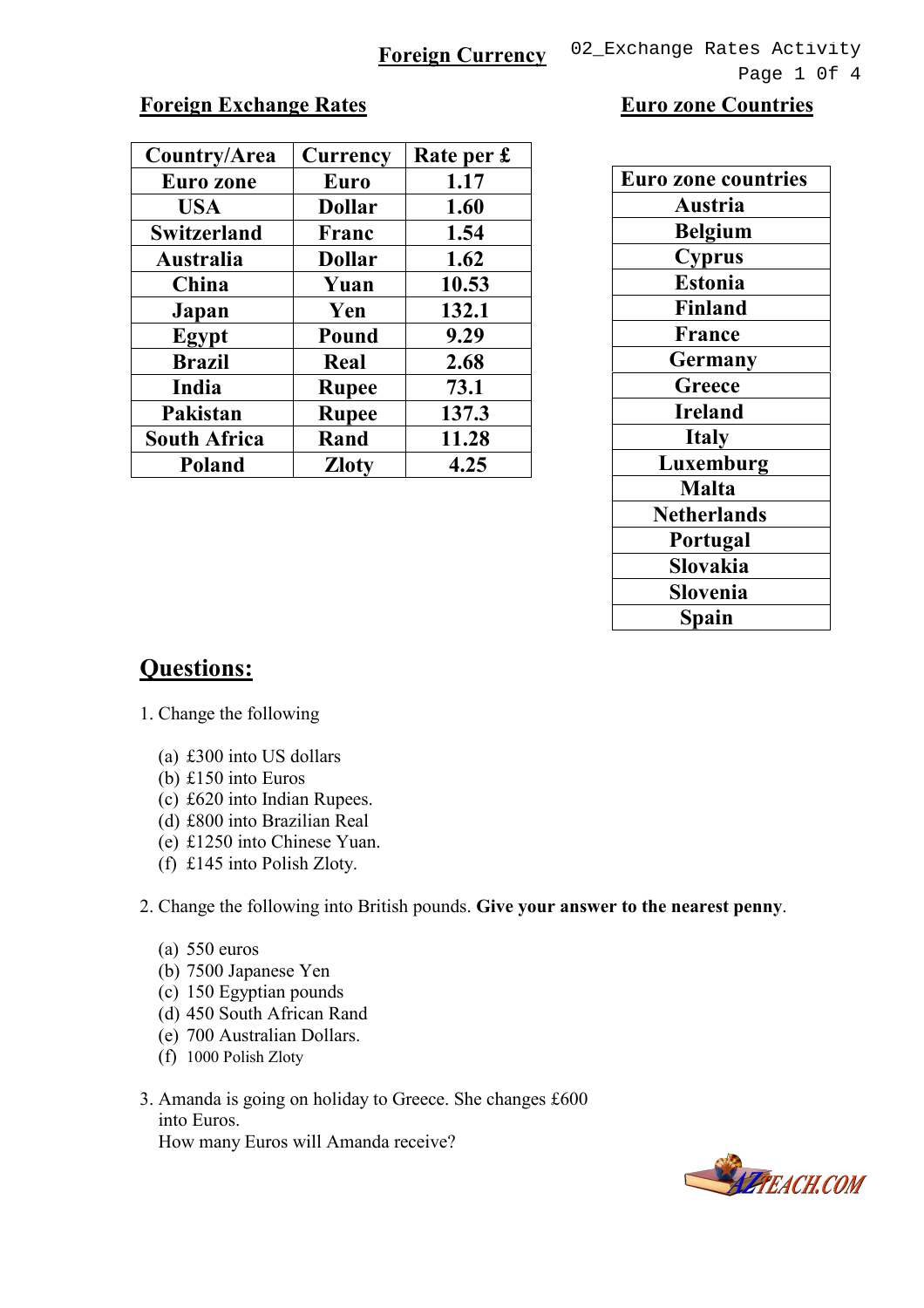- 02\_Exchange Rates Activity Page 2 0f 4
- 4. Michael is travelling to Brussels in Belgium on a business trip. He changes £850 into Euros. How many Euros will he receive?
- 5. James is going to visit the Taj Mahal in Agra, India. He changes £1200 into Indian Rupees. How much will he receive?
- 6. Laura is on holiday in Spain. While there she buys an MP4 player costing 210 Euros. Calculate the cost of the MP4 player in British pounds. Give your answer to the nearest pound.
- 7. On a trip to Switzerland Neil books into a hotel for 5 nights. The cost of staying in the hotel is 520 Swiss Francs. How much would this be in British pounds?
- 8. Nikki has booked a holiday in Egypt so that she can visit the pyramids. While on holiday Nikki spends 5500 Egyptian pounds. How much is this in British pounds? Give your answer to the nearest pound.

- 9. Seanaid is going to Las Vegas for a wedding. She changes £850 into US dollars. How much will she receive?
- 10. Shaheen is going to Pakistan to visit relatives. While there she spends 55 000 Rupees. Convert this amount to British pounds. Give your answer to the nearest penny.
- 11. Below are shown the prices of the same watch in 4 different countries.

| <b>USA</b>  | <b>Germany</b> | Australia   | Japan    |
|-------------|----------------|-------------|----------|
| 120 dollars | 84 Euros       | 130 dollars | 9700 Yen |

- (a) Convert each of these costs into British pounds.
- (b) In which country is the watch cheapest?







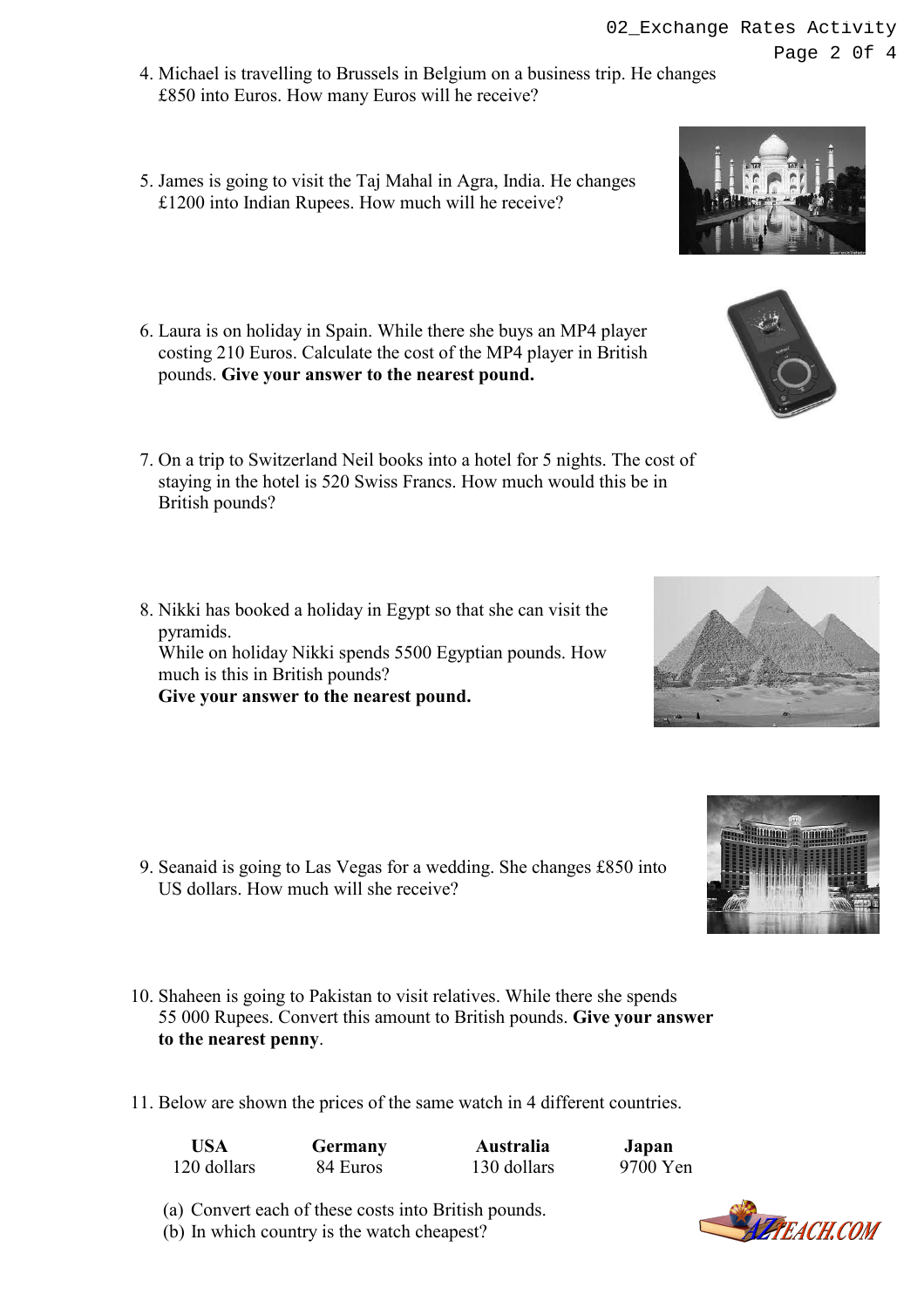Page 3 0f 4

- 12. Nichola is offered a teaching job in an English speaking school in India. She is to be paid a salary of 1 608 200 Rupees. How much would this be in British pounds?
- 13. Claire is going to China to visit the Emperor's warriors. She changes £1400 into Chinese Yuan. How many Yuan will she get?

- 14. Stephen is going to Paris on a 5-day break. He changes £850 into Euros.
	- (a) How many Euros will he receive?
	- (b) While in Paris he spends 720 Euros. How many Euros does he have left?
	- (c) Stephen changes the remaining Euros back to British pounds. How much will he get to the nearest pound?
	- 15. Mariana is going to visit family in Rio de Janeiro, Brazil. She changes £550 into Real.
		- (a) How many Real will she receive?
		- (b) While in Brazil Mariana spends 1100 Real before changing the rest back to British pounds. How much will she get to the nearest pound?
- 16. Sasha has been living in Glasgow for 10 years. She is returning to Estonia on a visit. She changes £1200 into Euros.
	- (a) How many Euros will she receive?
	- (b) She spends 1140 Euros while in Estonia and then changes the rest back to pounds at a rate of  $£1 = 1.22$  Euros. How much will she receive? Give your answer to the nearest pound.